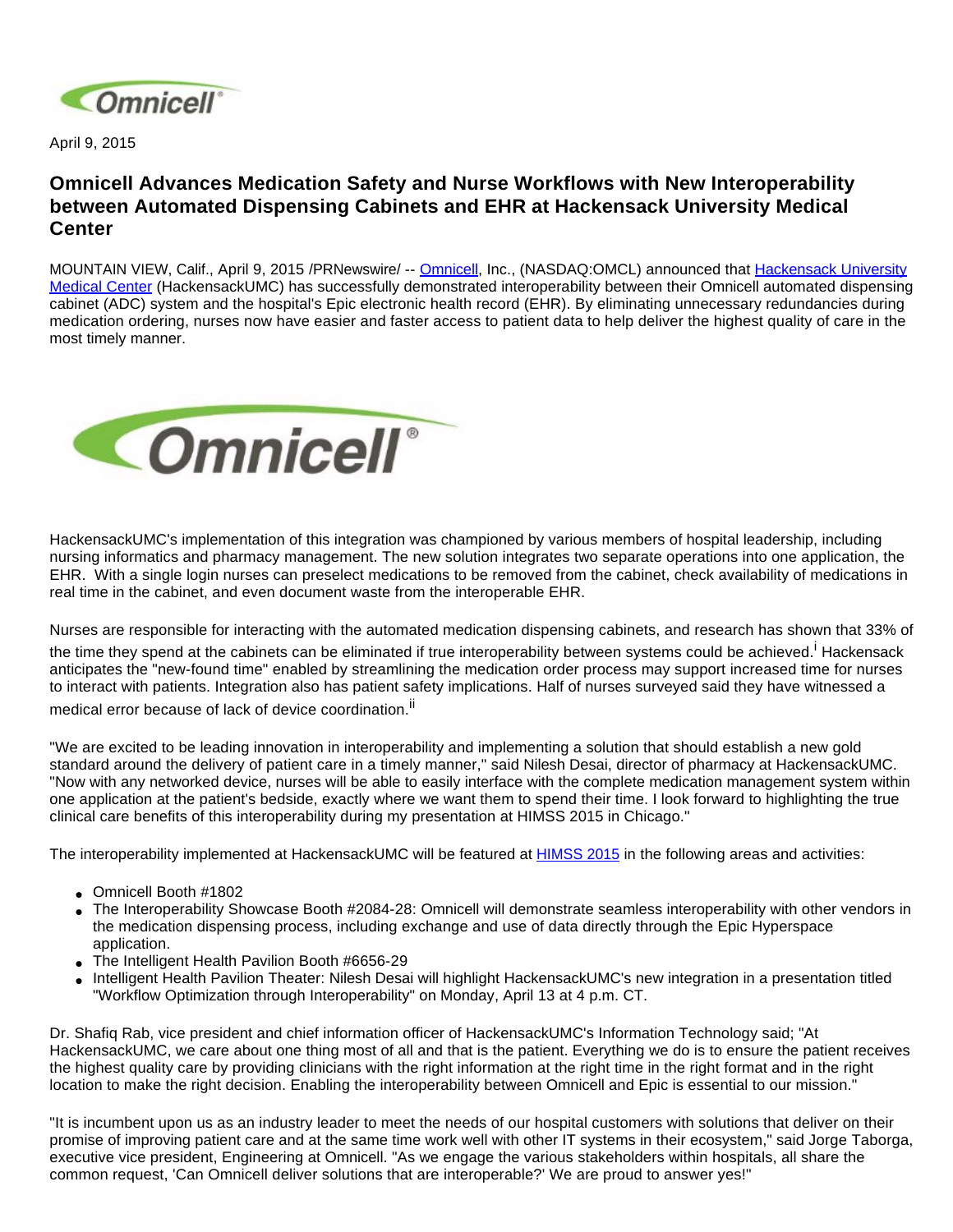The following additional Omnicell interoperability demonstrations can be seen at HIMSS 2015:

- Omnicell Booth #1802: In addition to demonstrating interoperability with the two leading EHR systems, [Pandora analytics](http://www.omnicell.com/Products/Business_Analytics/Pandora_Analytics.aspx) will be featured, which aggregates data from several Omnicell medication and supply automation systems.
- The Intelligent Health Pavilion Booth #6656-29:
	- o Interoperability of the Omnicell [Anesthesia Workstations](http://www.omnicell.com/Products/Medication_Dispensing/Anesthesia_Workstation_G4) and Codonics Safe Label System aids in improving workflow and patient safety in the operating room by reducing steps that do not add clinical value. The integration of the two systems, which improves inventory control and charge capture with bar code scanning technology, can be seen in the Operating Room Use Case.
	- The [OptiFlex](http://www.omnicell.com/Products/Supply_Management/OptiFlex_Procedure_Systems) point-of-use supply management system used to manage pre-sorted general supplies for each patient will also be featured in the OR.
	- The [Savvy](http://www.omnicell.com/Products/Medication_Dispensing/Savvy_Mobile_Medication_System) mobile medication workstation is included in the ICU Use Case, allowing the nurse to queue up medications at the patient bedside.
	- ❍ The [Omnicell M5000](http://www.omnicell.com/News_and_Events/Press_Releases/Omnicell_Launches_Its_First_Fully_Automated_Multimed_Packing_Solution) will be featured in the Outpatient Pharmacy Use Case as the first pharmacy automation system used to pack multi-medication blister cards, which promote medication adherence.

## **About Hackensack University Medical Center**

HackensackUMC, a nonprofit teaching and research hospital located in Bergen County, NJ, is the largest provider of inpatient and outpatient services in the state. Founded in 1888 as the county's first hospital, it is the flagship hospital of Hackensack University Health Network, one of the largest health networks in the state comprised of 1,250 beds, nearly 10,000 employees and 2,700 credentialed physicians. HackensackUMC was listed as the number one hospital in New Jersey in the U.S. News & World Report's Best Hospital rankings for 2014-15. It is one of the top 30 hospitals in the nation by receiving 11 national specialty rankings, including a national ranking for the Joseph M. Sanzari Children's Hospital in Neurology and Neurosurgery in the 2014-15 Best Children's Hospitals. The children's hospital is housed with the Donna A. Sanzari Women's Hospital in the Sarkis and Siran Gabrellian Women's and Children's Pavilion, which was designed with The Deirdre Imus Environmental Health Center, and was included on the Green Guide's list of Top 10 Green Hospitals in the U.S. HackensackUMC is one of Healthgrades America's 50 Best Hospitals™ for nine years in a row, and received the ealthgrades Distinguished Hospital Award for Clinical Excellence™ 13 years in a row. The medical center has also been named beapfrog Top Hospital, and received 23 Gold Seals of Approval™ by the Joint Commissionmore than any other hospital in the country. It was the first hospital in New Jersey and second in the nation to become a Magnet® recognized hospital for nursing excellence; receiving its fifth consecutive designation in 2014. HackensackUMC is the Hometown Hospital of the New York Giants and the New York Red Bulls and was Official Medical Services Provider to The Barclays PGA Golf Tournament and the NY/NJ Super Bowl XLVIII Host Committee. It remains committed to its community through fundraising and community events.

To learn more, visit: [www.HackensackUMC.org.](http://www.hackensackumc.org/)

## **About Omnicell**

Since 1992, Omnicell (NASDAQ: OMCL) has been creating new efficiencies to improve patient care, anywhere it is delivered. Omnicell is a leading supplier of comprehensive automation and business analytics software for patient-centric medication and supply management across the entire health care continuum—from the acute care hospital setting to post-acute skilled nursing and long-term care facilities to the home.

More than 3,000 customers worldwide have utilized Omnicell Automation and Analytics solutions to increase operational efficiency, reduce errors, deliver actionable intelligence and improve patient safety. Omnicell Medication Adherence solutions, including its MTS Medication Technologies brand, provide innovative medication adherence packaging solutions to help reduce costly hospital readmissions. In addition, these solutions enable approximately 6,000 institutional and retail pharmacies worldwide to maintain high accuracy and quality standards in medication dispensing and administration while optimizing productivity and controlling costs.

For more information about Omnicell, Inc. please visit [www.omnicell.com](http://www.omnicell.com/).

OMCL-G

Editor's Notes:

All Omnicell news releases (financial, acquisitions, products, technology etc.) are issued exclusively by PR Newswire and are immediately thereafter posted on the company's external website, [omnicell.com](http://www.omnicell.com/).

1. Omnicell, the Omnicell logo design and Pandora are registered trademarks of Omnicell, Inc. Anesthesia Workstation, OptiFlex and Savvy are trademarks of Omnicell, Inc.